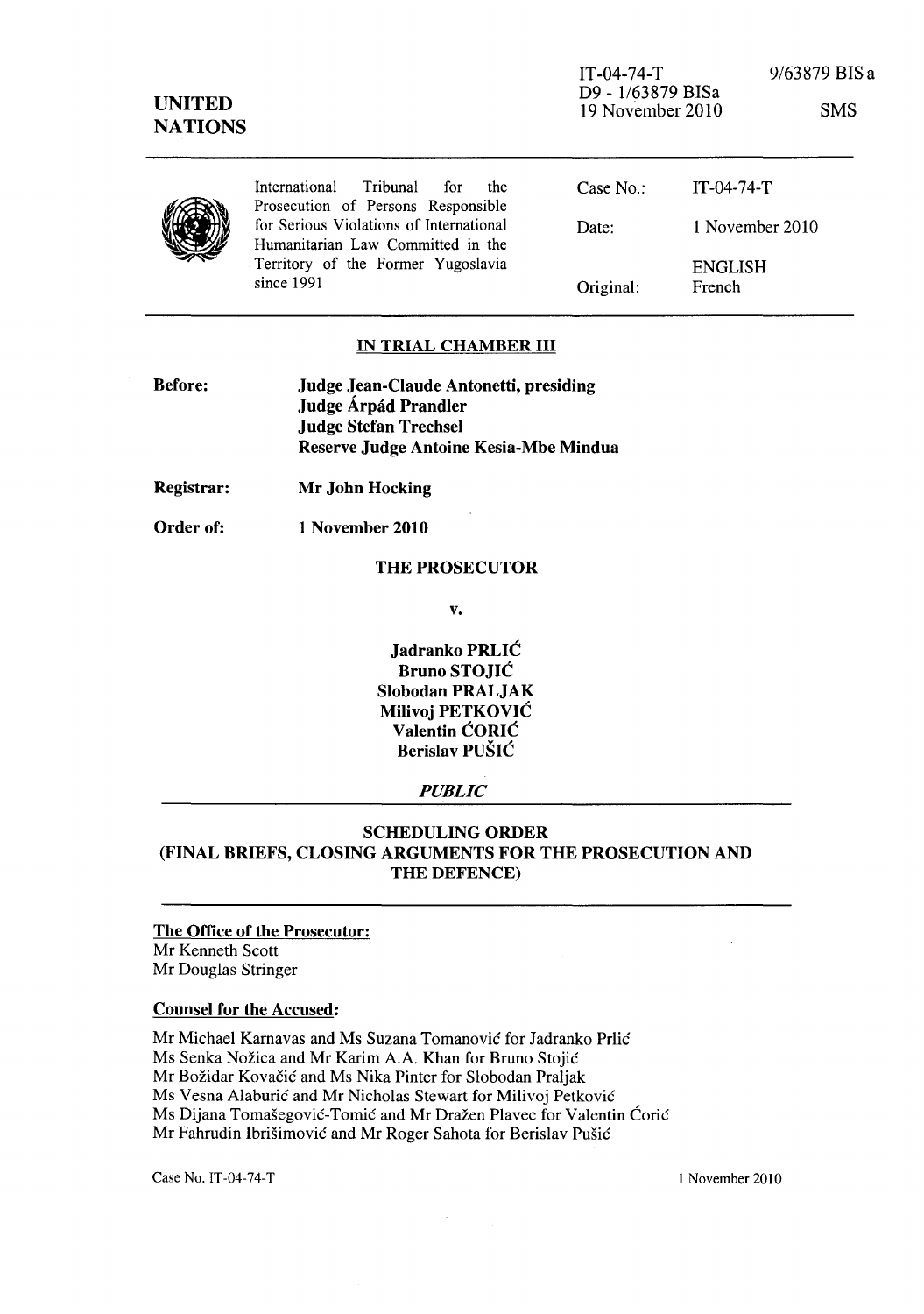**TRIAL CHAMBER III** ("Chamber") of the International Tribunal for the Prosecution of Persons Responsible for Serious Violations of International Humanitarian Law Committed in the Territory of the Former Yugoslavia since 1991 ("Tribunal");

**NOTING** the "Prosecution Motion for Variation of Word Limit and Request for Status Conference on Modalities and Filing of Final Trial Briefs", filed confidentially by the Office of the Prosecutor ("Prosecution") on 29 October 2010 ("Motion"), in which the Prosecution requests that the Chamber 1) grant leave to file a final brief of at least 1,900 pages, excluding annexes; 2) give guidance concerning any potential annexes and response to final briefs; and 3) suggest 24 January 2011 as the deadline for filing final briefs and 21 February 2011 to begin closing arguments,<sup>1</sup>

**NOTING** the "Scheduling Order", rendered publicly by the Chamber on 14 February 2008 ("Order of 14 February 2008"), in which the Chamber recalled that the Prosecution had closed its case on 24 January  $2008$ <sup>2</sup>.

**NOTING** the "Order Regarding the Closure of the Presentation of the Defence Cases", rendered publicly by the Chamber on 17 May 2010 ("Order of 17 May 2010"), in which the Chamber considered that the phase of the presentation of the Defence case had ended, notwithstanding the fact that some motions and decisions for the admission of evidence are still pending before the Chamber or the Appeals Chamber, $3$ 

**NOTING** the "Order on Prosecution Motion to Suspend Deadline to File Its Request to Reply", rendered publicly by the Chamber on 3 June 2010, in which the Chamber notably found that the Prosecution had not filed rebuttal material within the deadline imposed by the Chamber,

**NOTING** the "Decision on the Prosecution's Motion to Re-Open Its Case", rendered publicly by the Chamber on 6 October 2010 ("Decision on Re-Opening of Case"), in which, on the one hand, the Chamber granted leave to the Prosecution to resume its case and admitted new evidence and, on the other hand, charges the Defence teams

<sup>I</sup>*See* Motion, para. 19.

 $2^{\circ}$  Order of 14 February 2008, p. 2.

 $3$  Order of 17 May 2010, p. 3.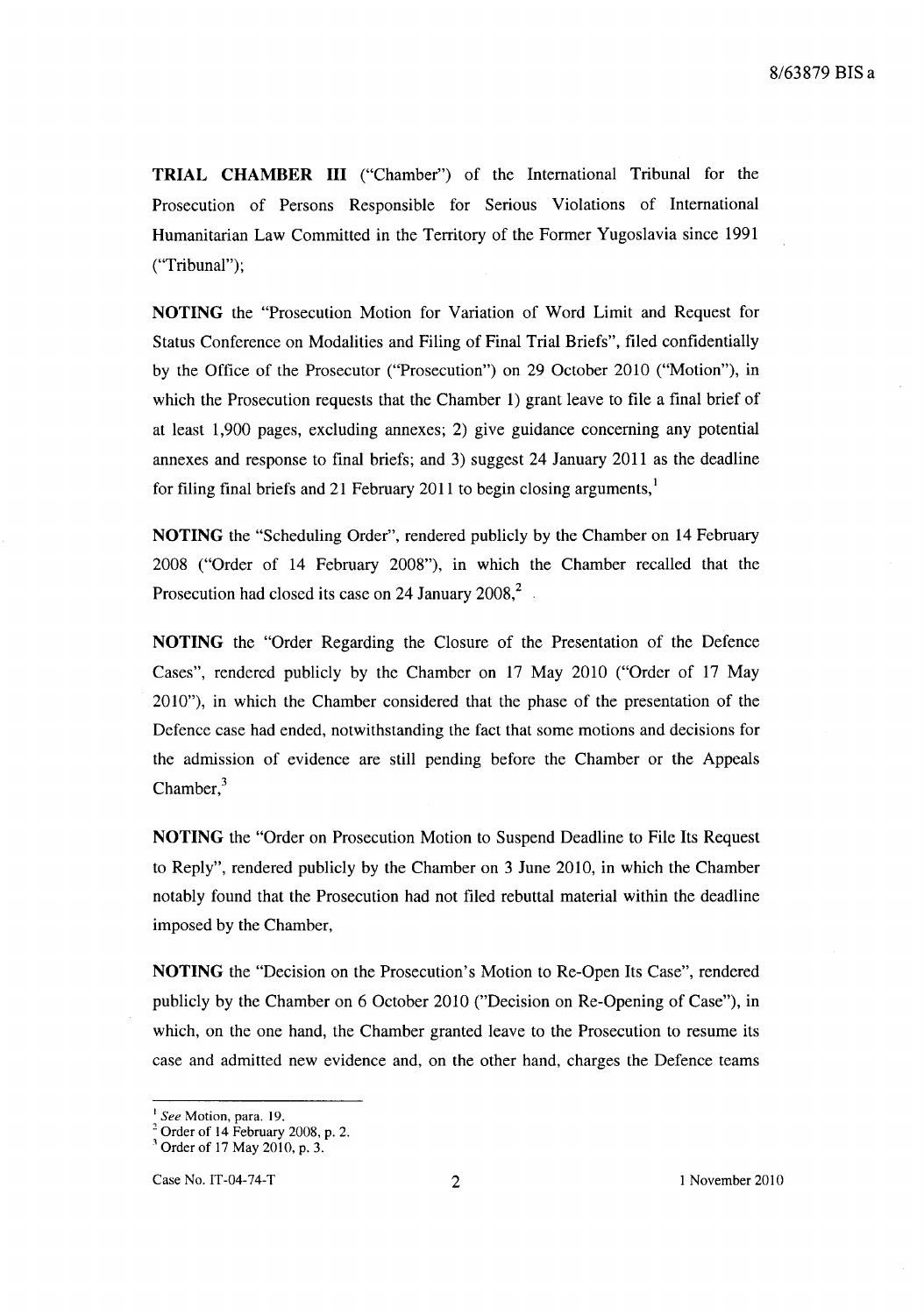that so wish to file potential motions for the reopening of their respective cases to refute the excerpts from the Diary of Ratko Mladic admitted into evidence by that decision within 15 days of the date it is filed, $4$ 

**NOTING** the "Decision on Slobodan Praljak's Motion for Admission of Evidence Pursuant to Rule 92 *his* of the Rules", rendered confidentially by the Chamber with Confidential Annexes on 6 October 2010 ("92 *his* Decision"), in which the Chamber authorised the cross-examination by the parties of the three witnesses whose written statements were tendered into evidence by Counsel for the Accused Slobodan Praljak ("Praljak Defence") pursuant to Rule 92 *his* of the Rules of Procedure and Evidence ("Rules") and invited the Praljak Defence to file a schedule of appearance for these witnesses by 20 October 2010 at the latest, $5$ 

**NOTING** "Slobodan Praljak's Notice Regarding Scheduling of Rule 92 *his*  Witnesses", filed confidentially by the Praljak Defence on 15 October 2010, in which the Praljak Defence announced that it did not wish to call the three witnesses whose cross-examination was authorised by the Chamber in the 92 *his* Decision,<sup>6</sup>

**NOTING** the "Decision on Praljak Defence Request for Certification to Appeal Order on Admission of Evidence Pursuant to Rule 92 *his* of the Rules", rendered confidentially by the Chamber on 26 October 2010, in which the Chamber denied the request for certification to appeal the 92 *his* Decision,

**CONSIDERING** that, although, the Chamber finds that to this day some requests are still pending before the Chamber, including the motions for the reopening of the case filed by several Defence teams,<sup>7</sup> it is still necessary to organise as quickly as possible the final stages of the proceeding through the present Order,

<sup>4</sup> Decision for Re-Opening of Case, p. 29. In the "Decision on Bruno Stojic Motion for Certification to Appeal the Decision on the Re-Opening of the Prosecution Case and Clarifying the Decision of 6 October 2010", rendered publicly on 27 October 2010, p. 10, the Chamber invited the Defence teams to supplement their motion, if need be, by refuting the evidence tendered by the Prosecution in their request for re-opening within seven days of the day the said decision is issued.

<sup>5 92</sup> *his* Decision, p. 23.

<sup>&</sup>lt;sup>6</sup> The Chamber recalls that since the Praljak Defence did not call Mijo Jozić, Željko Rogošić and Mira Ivanisevic to testify, their written statement was not admitted. *See* 92 *his* Decision, paras 23 and 24. <sup>7</sup>*See* in this sense, "Prosecution Motion for an Extension of Time to File a Combined Reply to the Defense (sic)Requests to Reopen Their Cases and Admit Evidence to Rebut the Evidence Tendered Through the Trial Chamber Decision of 6 October 2010", public, 29 October 2010; "Bruno Stojic's Motion to Admit Evidence in Reopening" in accordance with the Decision of 6 October 2010, public, 21 October 2010; "Jadranko Prlic's Motion to Rebut the Evidence Admitted by the Trial Chamber in the Decision on the Prosecution's Motion to Reopen Its Case", public with Confidential Annex, 20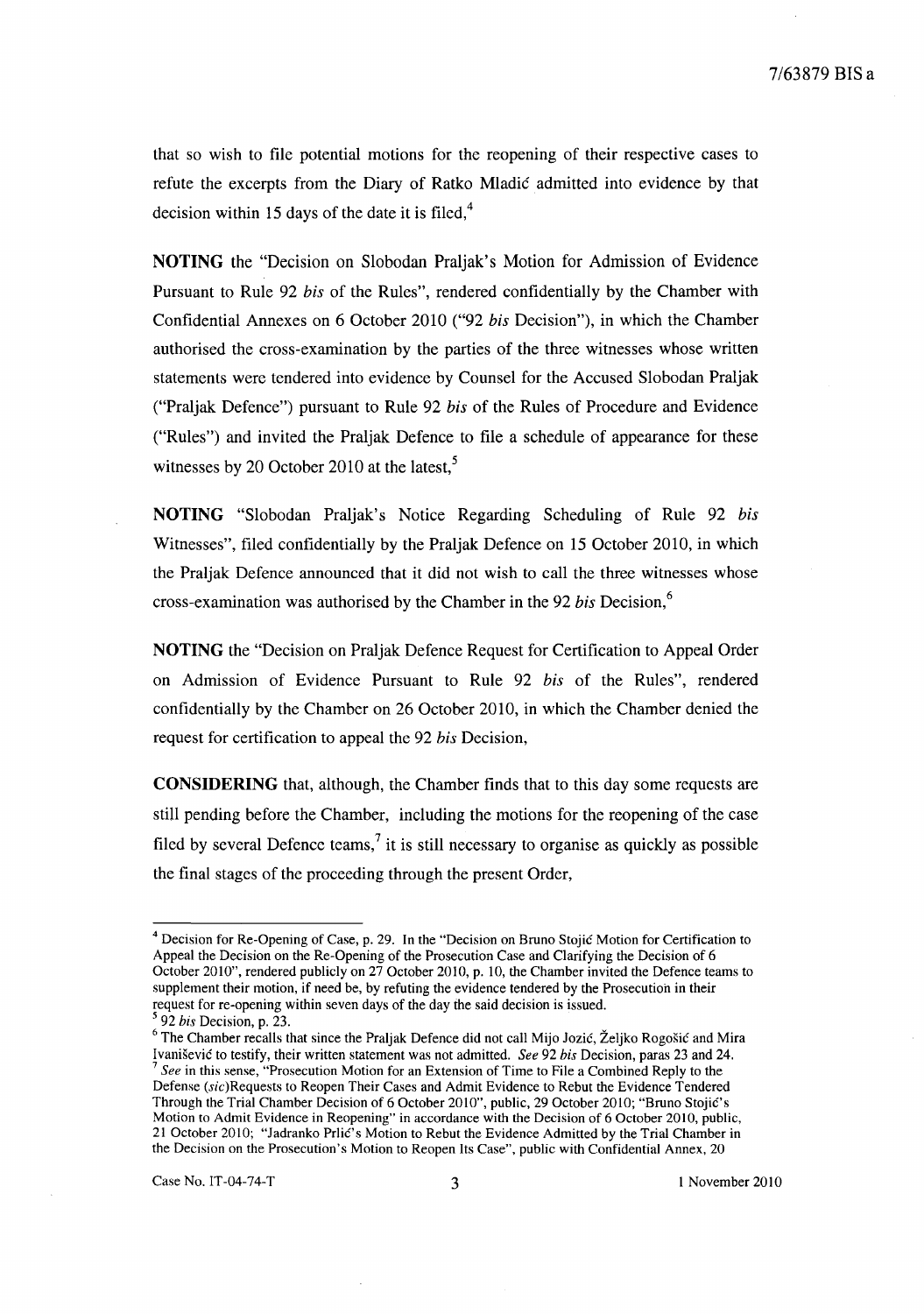**CONSIDERING** that, in its Motion, the Prosecution notes that the "Practice Direction on the Length of Briefs and Motions" of 16 September 2005 ("Direction of 16 September 2005") sets out that "final trial briefs are not to exceed 60,000 words",<sup>8</sup> and argues that the Defence teams each have at their disposal approximately 200 pages adding up to 1,200 pages for all the Defence teams, and that in these circumstances the Prosecution should be allowed a minimum of  $1,200$  pages,<sup>9</sup>

**CONSIDERING** that the Prosecution adds that, in view of the complexity and size of this case, in reality it would like to file a final brief of at least 1,900 pages, exclusive of annexes, on condition that the Defence teams are not entitled to more than 200 pages each, $\frac{10}{2}$ 

**CONSIDERING,** moreover, that the Prosecution would like the Chamber to provide guidance on the annexes to the final briefs and, notably, to know if, strictly speaking, they are counted as part of the final brief,  $11$ 

**CONSIDERING** that the Prosecution, moreover, would like to know if the Chamber intends to authorise the written responses to the final briefs,  $12$ 

**CONSIDERING** that the Prosecution proposes the deadline of 24 January 2011 for the filing of final briefs, and the start of the closing arguments for the Prosecution and the Defence on 21 February 2011, <sup>13</sup>

**CONSIDERING,** finally, that the Prosecution proposes a status conference to discuss various issues that it raises in its Motion,  $14$ 

**CONSIDERING** that, with regard to the limitation to the length of the final briefs, the Chamber recalls that the Direction of 16 September 2005 envisages that the final

October 2010; "Milivoj Petković's Motion to Admit Evidence in Reopening" in accordance with the Decision of 6 October 2010, public with Annex and Confidential Annex, 21 October 2010; "Slobodan Praljak's Motion Pursuant to the 6 October 2010 *Decision on the* Prosecution's Motion to Re-Open its Case", confidential with Confidential Annexes, 20 October 2010; "Prosecution Notice Concerning Publication of Confidential Sealed Documents on Slobodan Praljak Website and Motion for Remedial Measures", confidential, 18 October 2010.

 $8$  Direction of 16 September 2005, Section (C) 4.

<sup>&</sup>lt;sup>9</sup> Motion, para. 7.

<sup>&</sup>lt;sup>10</sup> Motion, para. 10.

<sup>&</sup>lt;sup>11</sup> Motion, paras 11 and 12.

<sup>&</sup>lt;sup>12</sup> Motion, para. 16.

<sup>&</sup>lt;sup>13</sup> Motion, para. 17.

<sup>&</sup>lt;sup>14</sup> Motion, para. 18.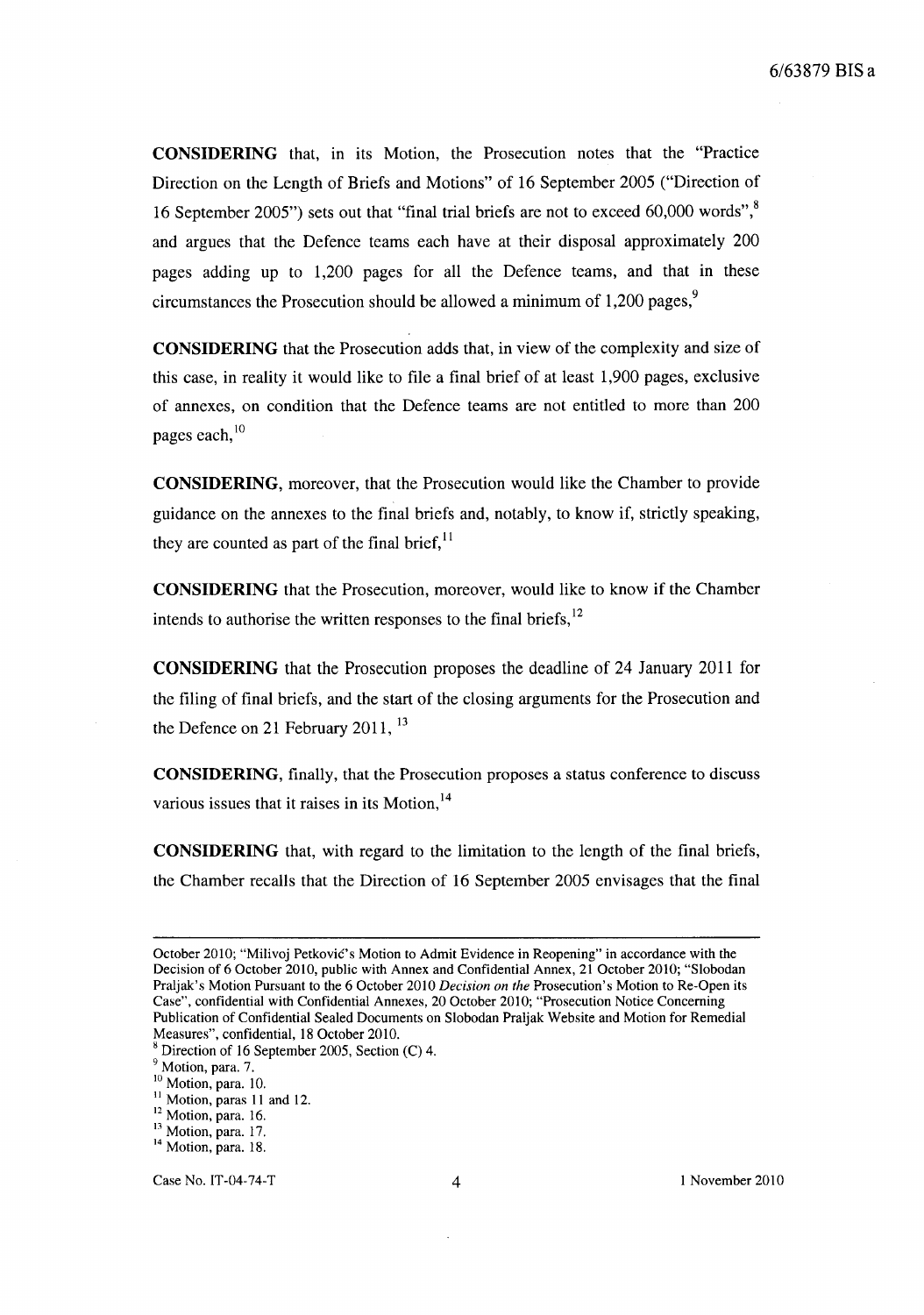briefs should not exceed 60,000 words and specifies that "an average page should contain fewer than 300 words",<sup>15</sup>

**CONSIDERING** that the Chamber notes that the Prosecution requests 1,900 pages for its final brief because the six Defence teams each benefit from 200 pages, the Chamber wishes to remind the Prosecution here that it has never undertaken a mathematical analysis of the parties' motions in order to ensure a fair trial and to ensure the principle of equality of arms,

**CONSIDERING** that in this sense the Chamber recalls notably the Decision of 24 April 2008 and, more specifically, the examination of the lists of Defence witnesses<sup>16</sup> which it conducted in order to establish the time allocated to each Defence team for its presentation of evidence; that it is through this examination, and not by a mathematical analysis of the time allocated to the Prosecution to present its case and the time allocated to the Defence teams for the presentation of their evidence, that it decided to allocate a particular amount of court time for the Defence,  $17$ 

**CONSIDERING,** moreover, that a comparison of the length of the final brief of the Prosecution and the overall length of the Defence final briefs seems meaningless since all final briefs will be filed at the same time and the Prosecution's final brief may not be a response to those of the Defence teams,

**CONSIDERING,** moreover, that in order to request 1,900 pages, the Prosecution is comparing the present case with the *Popovic* case, in which the Prosecution was able to file a final brief of 872 pages, excluding annexes, $18$  but did not mention that in the

<sup>&</sup>lt;sup>15</sup> Direction of 16 September 2005, Section (B).

<sup>16</sup> Lists filed pursuant to Rule 65 *ter* (G) of the Rules.

<sup>&</sup>lt;sup>17</sup> See on this matter "Decision Adopting Guidelines for the Presentation of Defence Evidence", rendered publicly on 24 April 2008 ("Decision of 24 April 2008"), paras 10 to 12, in which the Chamber refers to the Appeals Chamber case law on the principle of equality of arms for allocating court time to the Defence. The Chamber notes that the Prosecution used the same case-law reference as the Chamber in its Decision of 24 April 2008 to respond to the appeal against the said Decision *(see*  paras 20 to 24 of the "Prosecution Consolidated Opposition to the Defence Appeals Concerning the Trial Chamber's Ruling Dated 25 April 2008 Reducing Time for the Accused Case", public, 16 May 2008). In this response the Prosecution agrees with the Chamber that it cannot allocate court time to each Defence team purely on the basis of mathematical calculations. The Decision of 24 April 2008 was, moreover, confirmed by the Appeals Chamber ("Decision on Defendants' Appeal against *Decision portant attribution du temps à la défense pour la présentation des moyens à décharge"*, public, 1 July 2008).

<sup>&</sup>lt;sup>18</sup> The Prosecutor v. Vujadin Popović et al., Case No. IT-05-88-T, "Final Trial Brief", confidential, 30 July 2009.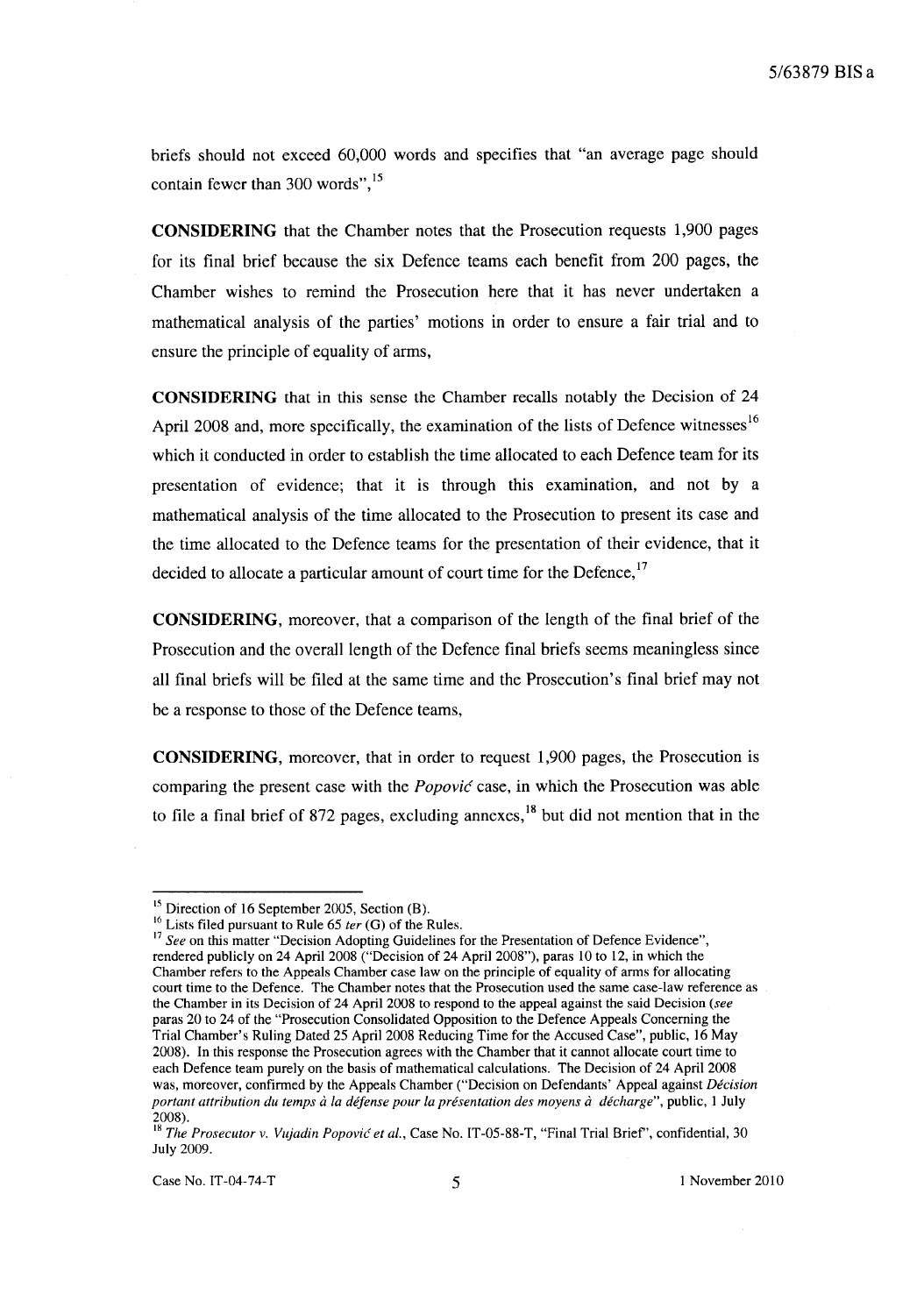*Milutinovic* case, with a similar number of Accused and of similar complexity, the final brief of the Prosecution numbered 277 pages, excluding annexes,<sup>19</sup>

**CONSIDERING** that the Chamber duly took into consideration the complexity and size of the case, the number of Accused, the number of witnesses heard by the Chamber and the number of exhibits admitted into evidence, and decides to grant leave to the Prosecution to file a final brief not exceeding 300 pages and to each Defence team a final brief not exceeding 200 pages,

**CONSIDERING** that, with regard to the annexes to the final briefs, the Chamber emphasises that it intends to apply strictly the Direction of 16 September 2005, which specifies that an appendix and book of authorities will not contain legal or factual arguments, but rather references, source materials, items from the record, exhibits, and other, non-argumentative material, $^{20}$ 

**CONSIDERING** that the Chamber welcomes the efforts of the Prosecution to provide tools for the Chamber in the annex that could assist it in the assessment of the exhibits admitted into evidence,

**CONSIDERING,** nevertheless, that the Chamber deems it necessary to limit the number of pages of the annexes to the final briefs and decides that considering the size of the briefs, the annexes to the said briefs may not exceed 100 pages for the Prosecution and 50 pages for the Defence teams,

**CONSIDERING** that with regard to any possible responses to the final briefs, the Chamber deems that the parties will have the opportunity to respond to them during their closing arguments and therefore decides not to allow written responses to the final briefs,

**CONSIDERING** that the Chamber does not deem it necessary to organise a status conference on these issues, since the Prosecution has expressed its position clearly in the Motion and this position was duly taken into consideration by the Chamber in the present Order,

<sup>&</sup>lt;sup>19</sup> The Prosecutor v. Milan Milutinović et al., Case No. IT-05-87-T, "Final Trial Brief (Prosecution)", confidential, 15 July 2008.

<sup>&</sup>lt;sup>20</sup> Direction of 16 September 2005, Section (C) 6.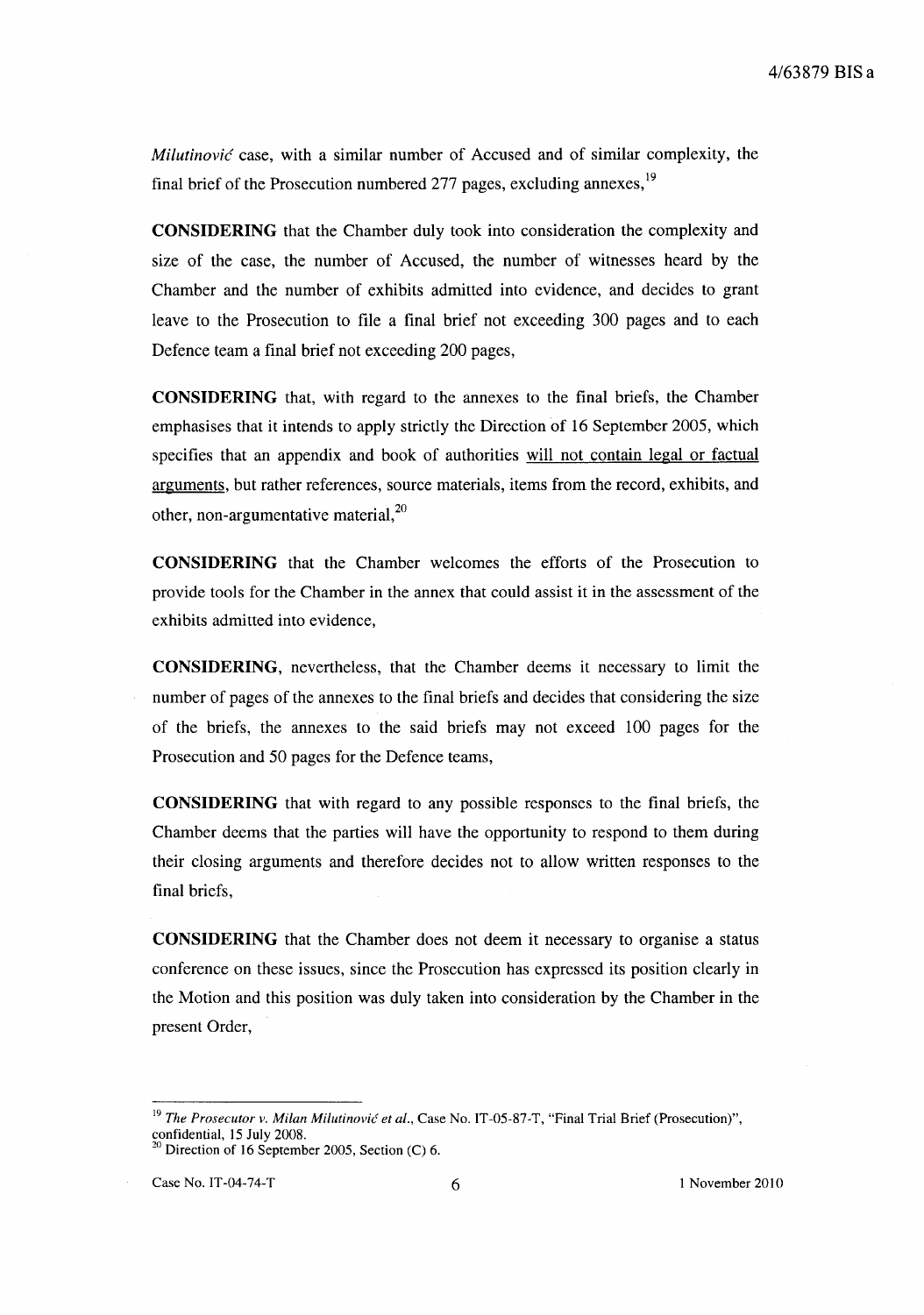**CONSIDERING** that the Chamber also does not deem it appropriate to hear at this stage the Defence teams at a status conference or through a response to the Motion; in effect, the Prosecution Motion is out of all proportion with Tribunal practice regarding the number of pages requested for its final brief, that it would be more constructive to receive from the Defence teams their potential submissions and requests to amend the present Order,

**CONSIDERING,** therefore, that since the Chamber is issuing the present Order without having heard from the Defence teams, it authorises them to file their potential requests to amend the present Order within four days of it being filed,

**CONSIDERING** that, in order to establish a schedule for the filing of final briefs and the closing arguments for the Defence and Prosecution, the Chamber was careful to respect the principles of fairness and expediency of the proceedings, while duly taking into account the fact that several motions are still pending before it, $^{21}$ 

**CONSIDERING,** finally, that the Chamber duly took into consideration the complexity and size of the case, the number of Accused, the number of witnesses heard by the Chamber, the number of exhibits admitted into evidence, and that the length of the final briefs of the parties that the Chamber has just granted, to establish the amount of time to be allocated to the Prosecution for its closing argument and to the Defence teams for their closing arguments,

<sup>21</sup>*See* in this sense, footnote no. 7.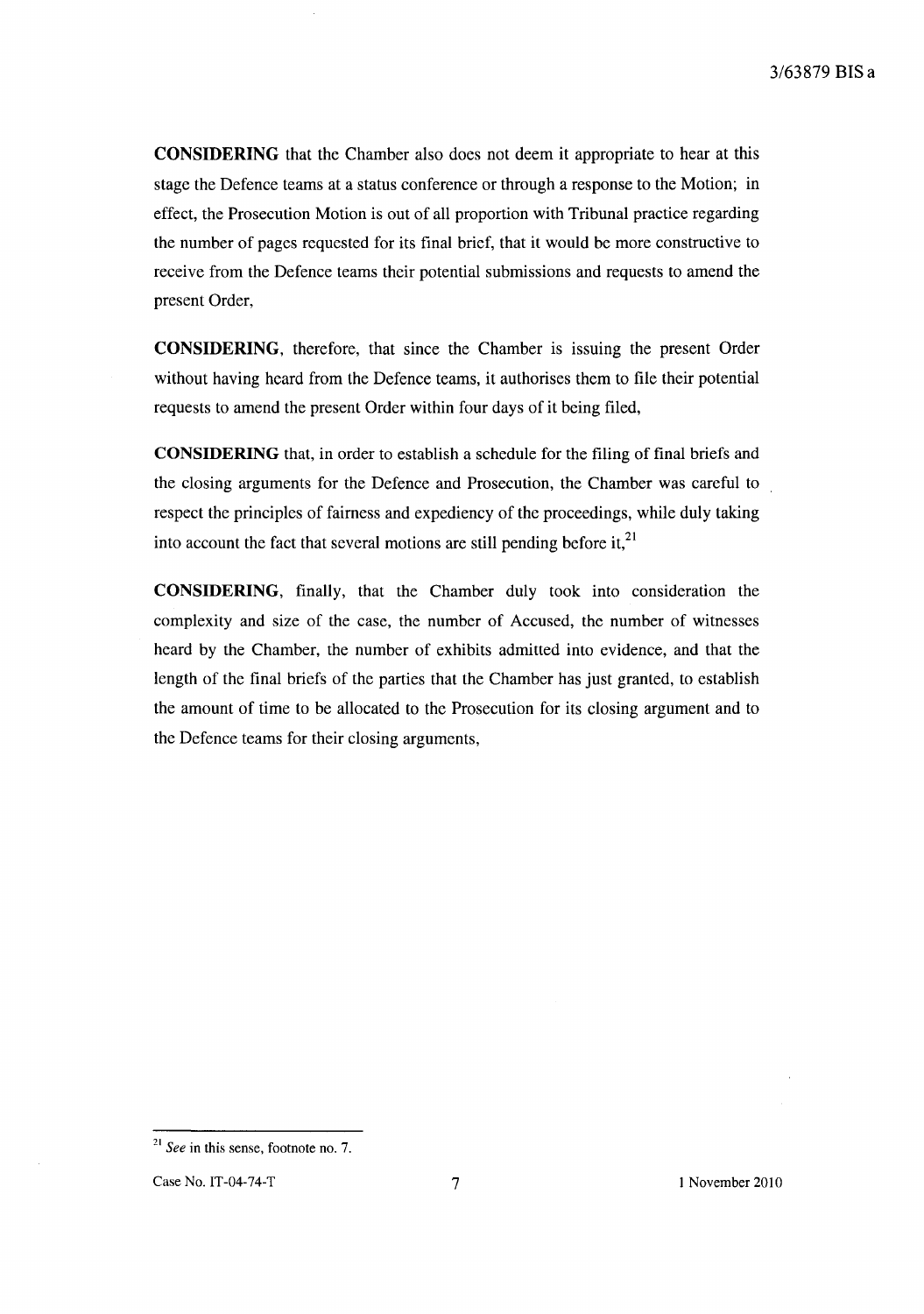#### **FOR THE FOREGOING** REASONS,

**PURSUANT TO** Rules 54 and 86 of the Rules,

**ORDERS** the following:

1) The parties shall file their final briefs by 13 December 2010 at the latest.

2) The Prosecution's final brief shall not exceed 300 pages and those of each of the Defence teams shall not exceed 200 pages. The Chamber specifies that if the parties wish to attach annexes, they should not exceed 100 pages for the Prosecution and 50 pages for the Defence teams and may not in any case contain factual or legal arguments.

3) Written responses to the final briefs shall not be allowed.

4) The Chamber shall hear the Prosecution's closing argument beginning on 17 January 2011 and the Defence closing arguments as soon as the Prosecution has finished.

5) The Chamber grants 15 hours to the Prosecution for the presentation of its closing arguments.

6) The Chamber grants 4 hours to each Defence team. The Chamber specifies that it allows the Accused to take the floor, if they so wish, for a maximum of 30 minutes and that this time is included in the four hours placed at the disposal of each Defence team. If the Accused do not wish to speak, this time may be ceded back to their Counsels. The Chamber moreover specifies that the time allocated to a Defence team cannot be ceded to another Defence team.

7) The Chamber recalls that the Defence and Prosecution closing arguments should not be a repeat of the arguments set out in their closing briefs. In effect, the Chamber wishes to hear the parties' reactions to the final briefs and therefore invites the parties to focus on the essential points of the case.